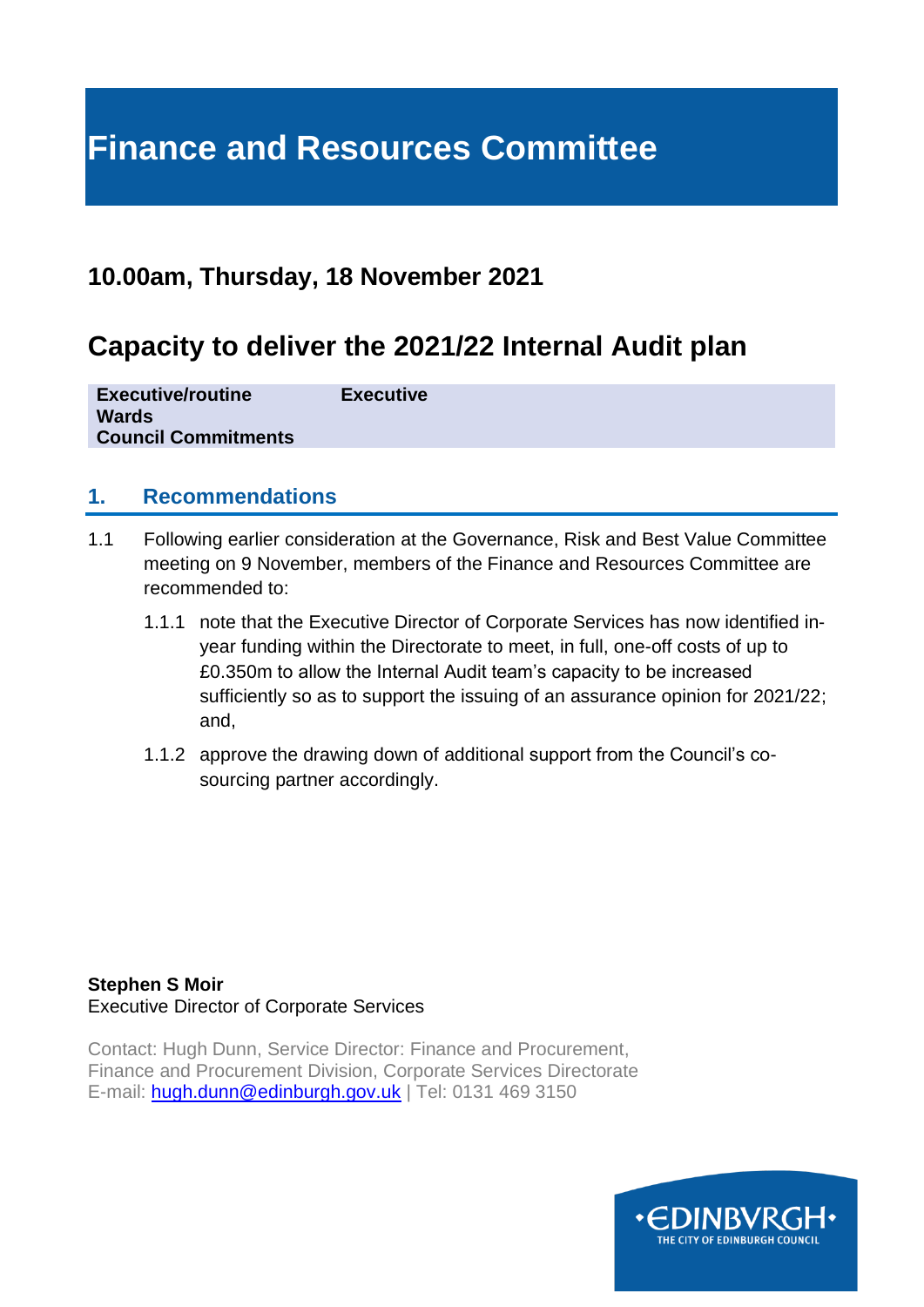**Report**

# **Capacity to deliver the 2021/22 Internal Audit plan**

#### **2. Executive Summary**

2.1 Following earlier discussion at the Governance, Risk and Best Value Committee meeting on 9 November, the Executive Director of Corporate Services has now identified in-year funding within the Directorate to meet, in full, one-off costs of up to £0.350m to allow the Internal Audit team's capacity to be increased by around 400 days and thereby provide sufficient coverage to support the issuing of an assurance opinion for 2021/22. Members' approval is therefore sought to approve the drawing down of corresponding support from the Council's co-sourcing partner.

#### **3. Background**

- 3.1 At the meeting of the Governance, Risk and Best Value (GRBV) Committee on 9 November, members considered a report on a number of resourcing challenges facing the Internal Audit team and threatening the ability to obtain sufficient audit coverage to underpin the issuing of the Internal Audit assurance opinion for 2021/22.
- 3.2 In order to secure the level of additional coverage required, members supported Option 3 detailed within the report, with an associated in-year cost of up to £0.350m. Given the GRBV Committee's scrutiny role, however, this recommendation has been referred to the Finance and Resources Committee to identify commensurate funding and provide relevant approval.

#### **4. Main report**

- 4.1 The Executive Director of Corporate Services will present a full half-year update on the Directorate's current-year revenue monitoring position to the next meeting of the Finance and Resources Committee on 9 December.
- 4.2 The month four position reported to the Finance and Resources Committee on 7 October indicated a projected overall underspend of £0.074m, representing the forecast favourable variance within the former Strategy and Communications divisional teams.
- 4.3 Since that time, the underlying underspend has increased to £0.114m with further savings forecast to be delivered in-year due primarily to non-recurring employee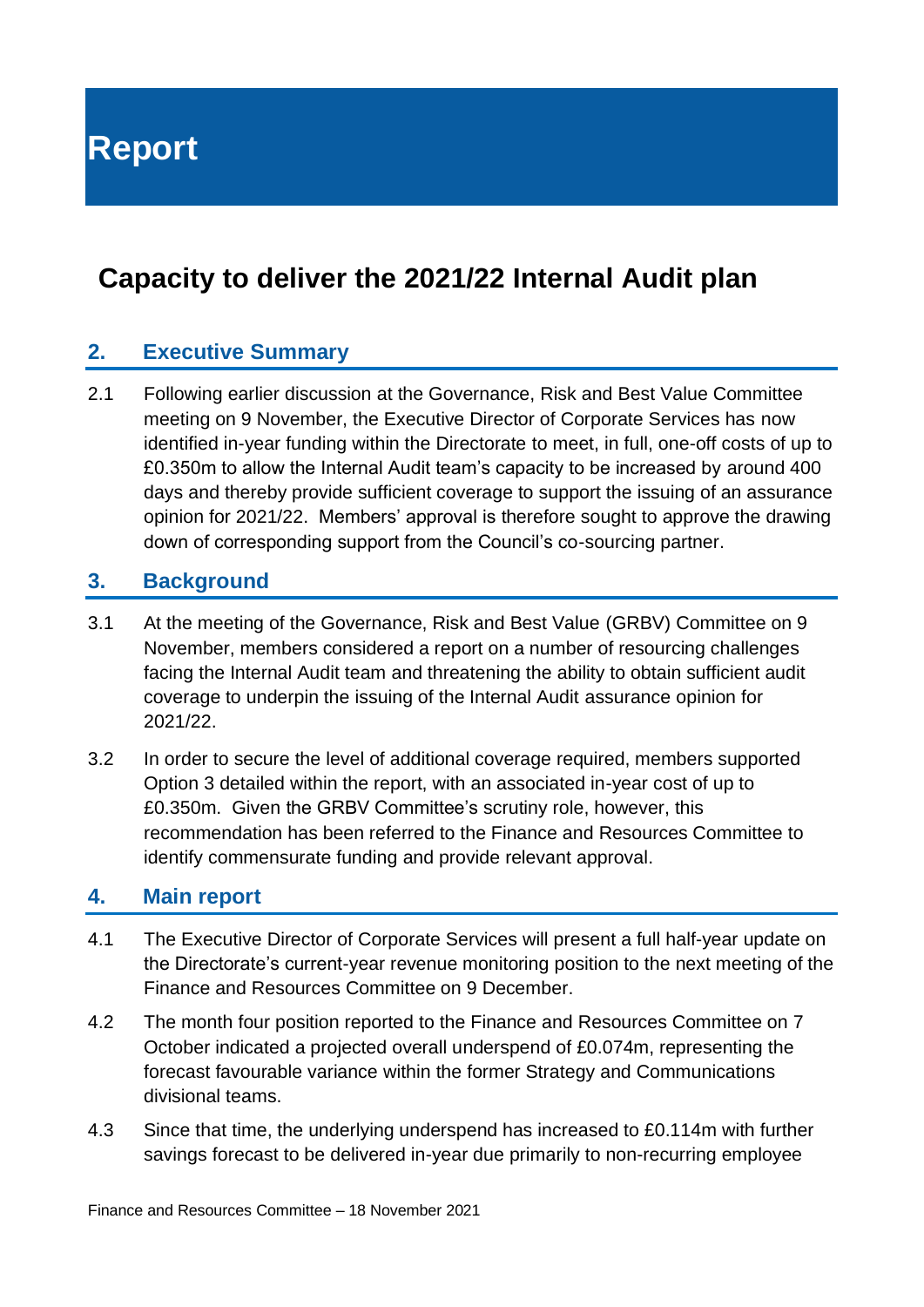cost savings across the Finance and Procurement, Human Resources and Customer and Digital Services Divisions. Further savings are also anticipated from renewal of the Council's legal services framework contract.

4.4 Taken together, these measures are anticipated to deliver one-off savings of around £0.350m, thereby meeting in full the maximum additional costs indicated by the Council's co-source provider. Members of the Committee are therefore asked to approve the drawing down of this additional resource from the Council's co-sourcing partner PwC which will be made available immediately.

#### **5. Next Steps**

- 5.1 Arrangements have already been made to ensure that Internal Audit will continue to focus on annual plan delivery throughout quarters three and four, with support from the Council's co-source provider. Subject to members' approval, existing resources will be supplemented by additional external support.
- 5.2 Delivery of the annual plan and opinion will, however, still be heavily dependent on directorates and services ensuring that they have sufficient capacity to support delivery within timeframes agreed and detailed in IA terms of reference.

#### **6. Financial impact**

- 6.1 While the precise costs remain to be confirmed, it is estimated that backfilling through use of the Council's co-sourcing arrangements could result in an additional cost in the remainder of 2021/22 of up to £0.350m.
- 6.2 The Executive Director of Corporate Services will bring forward a detailed revenue monitoring update to the next meeting of the Finance and Resources Committee on 9 December. Primarily as a result of non-recurring staffing underspends, the forecast will set out the basis on which the associated cost of up to £0.350m will be contained within a balanced overall position for the year.

#### **7. Stakeholder/Community Impact**

- 7.1 Provision of full and effective assurance across the Council's most significant risks following completion of the 2021/22 Internal Audit plan and implementation of associated management actions should have an indirect positive impact on services delivered to citizens, stakeholders and communities.
- 7.2 Failure to resource the plan sufficiently may result in an inability to deliver an annual internal audit opinion, resulting in a breach of Public Sector Internal Audit Standards and also impacting production of the Council's annual financial statements.